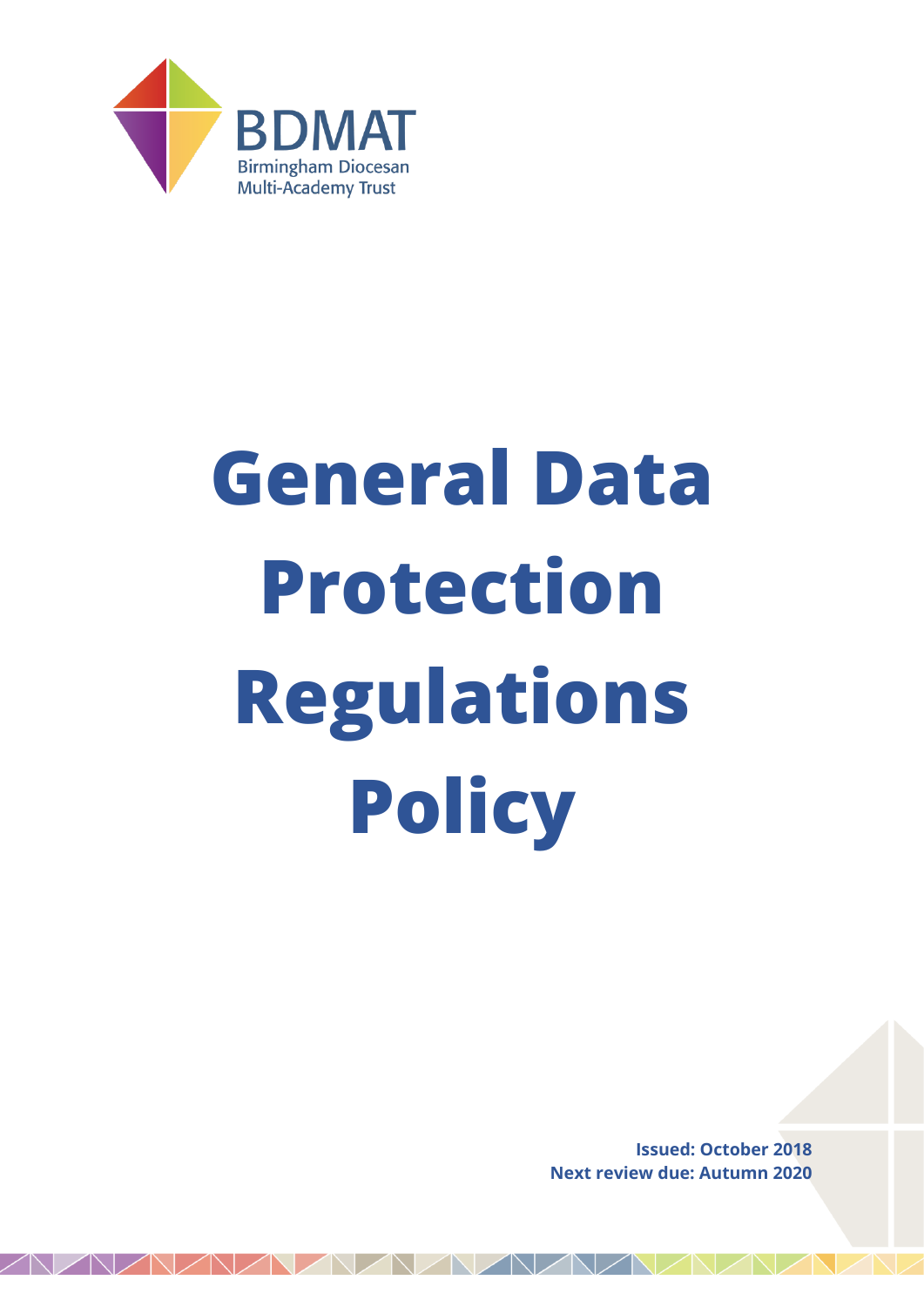

# General Data Protection Regulation (GDPR) Policy

#### **1.0 Aims**

1.1 The Birmingham Diocesan Multi-Academy Trust (BDMAT) aims to ensure that all data collected about staff, pupils, parents and visitors is collected, stored and processed in accordance with the Data Protection Act 1998 and the General Data Protection Regulation (GDPR). This policy applies to all data, regardless of whether it is in paper or electronic format.

## **2.0 Legislation and guidance**

- 2.1 This policy meets the requirement of the Data Protection Act 1998 and is based on guidance published by the Information Commissioner's Office and model privacy notices published by the Department of Education.
- 2.2 It also takes into account the expected provisions of the General Data Protection Regulations, which is new legislation due to come into force on 25 May 2018.
- 2.3 In addition, this policy complies with regulation 5 of the Education (Pupil information) (England) Regulations 2005, which gives parents the right of access to their child's educational record.
- 2.4 This policy complies with our funding agreement and articles of association.

#### **3.0 Definitions**

| Term                 | <b>Definition</b>                                                                                                                                                                                                                  |
|----------------------|------------------------------------------------------------------------------------------------------------------------------------------------------------------------------------------------------------------------------------|
| <b>Personal data</b> | Data from which a person can be<br>identified, including data that, when<br>combined with other readily available<br>information, leads to a person being<br>identified.                                                           |
| Sensitive data       | Data such as:<br>Contact details<br>Racial or ethnic origin<br>$\bullet$<br>Political opinions<br>Religious beliefs, or beliefs of a similar<br>$\bullet$<br>nature<br>Where a person is a member of a<br>$\bullet$<br>trade union |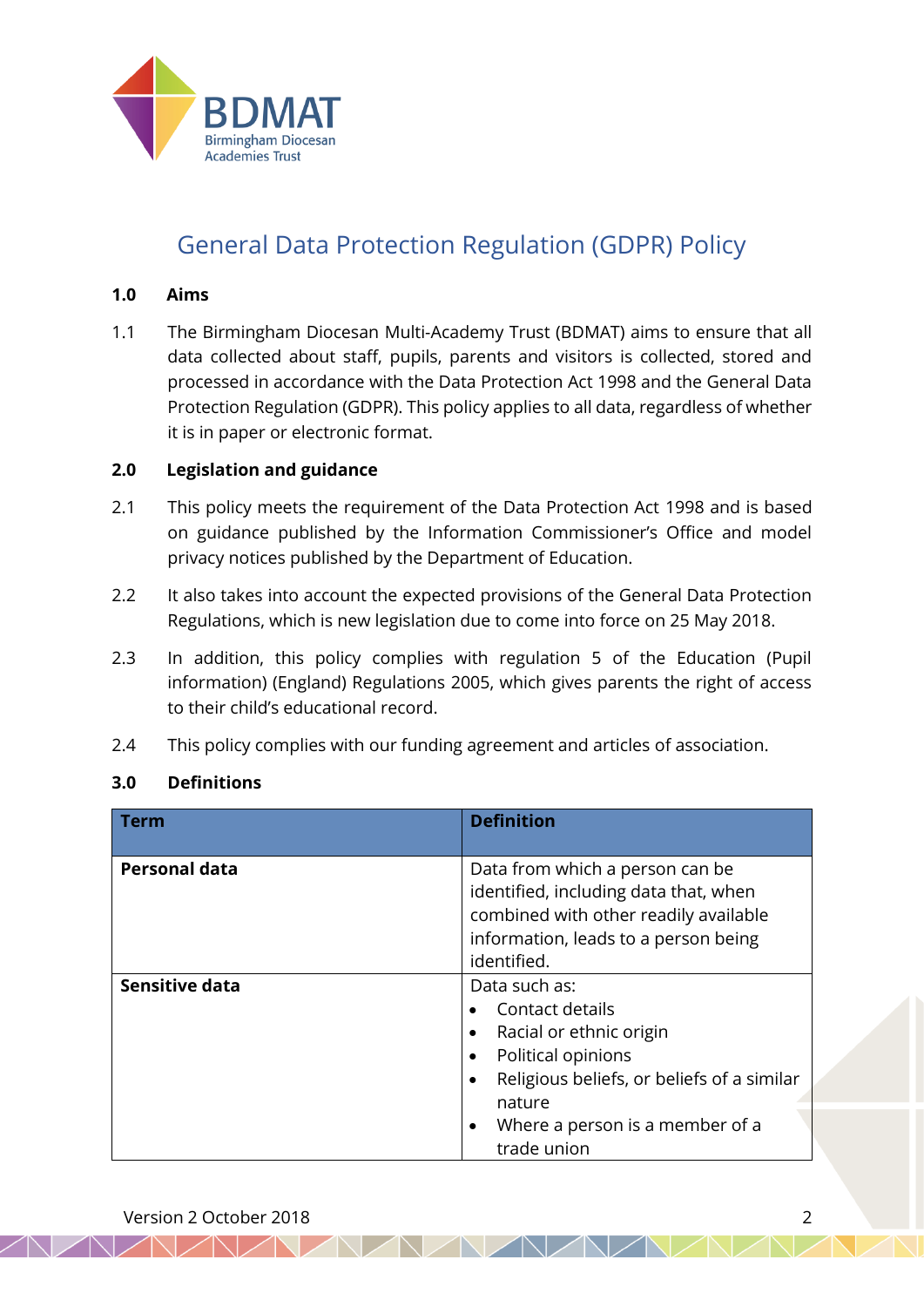

|                              | Physical and mental health<br>$\bullet$  |  |
|------------------------------|------------------------------------------|--|
|                              | Sexual orientation                       |  |
|                              | Whether a person has committed, or       |  |
|                              | is alleged to have committed, an         |  |
|                              | offence                                  |  |
|                              | Criminal convictions                     |  |
|                              | <b>Biometrics</b>                        |  |
| <b>Processing</b>            | Obtaining, recording or holding data     |  |
| <b>Data Subject</b>          | The person for whom personal data is     |  |
|                              | held or processed                        |  |
| <b>Chief Privacy Officer</b> | A person or organisation that determines |  |
|                              | the purpose for which, and the manner in |  |
|                              | which, personal data is processed        |  |
| Data processor               | A person, other than an employee of the  |  |
|                              | data controller, who processes the data  |  |
|                              | on behalf of the data controller         |  |

## **4.0 Chief Privacy Officer**

- 4.1 BDMAT processes personal information relating to the pupils, staff and visitors, and therefore, is a data controller. BDMAT Board of Directors delegates the responsibility of data controller to the Finance Director.
- 4.2 BDMAT is registered as a data controller with the Information Commissioner's Office and renews this registration annually.

#### **5.0 Data protection principles**

- 5.1 The Data Protection Act 1998 is based on the following data protection principles, or rules for good data handling:
	- Data shall be processed fairly and lawfully;
	- Personal data shall be obtained only for one or more specified and lawful purposes;
	- Personal data shall be relevant and not excessive in relation to the purpose(s) for which it is processed;
	- Personal data shall be processed in accordance with the rights of data subjects under the Data Protection Act 1998;
	- Appropriate technical and organisational measures shall be taken against unauthorised or unlawful processing of personal data, and against accidental loss or destruction of, or damage to, personal data;

 $\triangle N$   $\triangle N$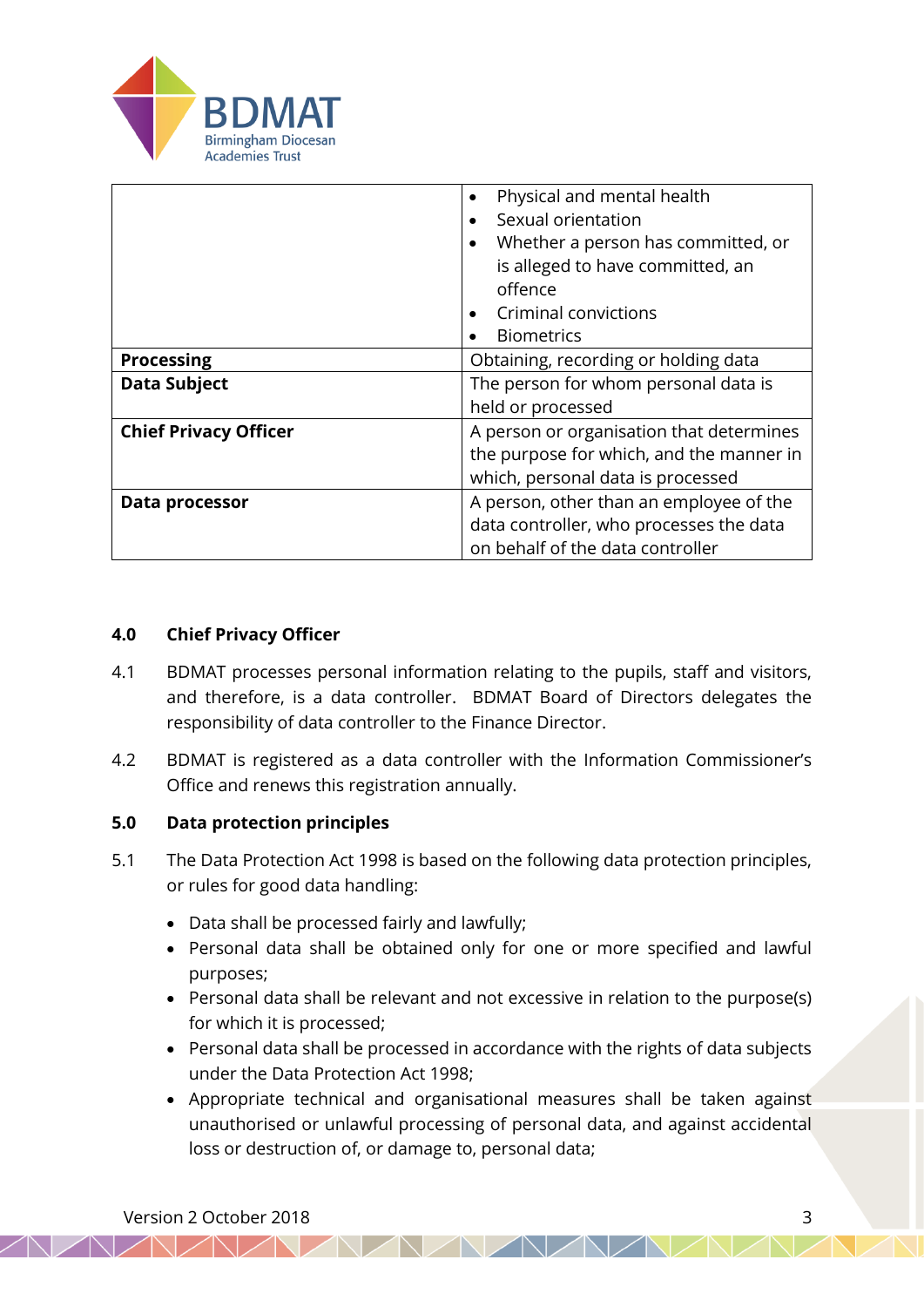

• Personal data shall not be transferred to a country or territory outside the European Economic Area unless the country or territory ensures an adequate level of protection for the rights and freedoms of data in relation to the processing of personal data.

### **6.0 Roles and responsibilities**

- 6.1 The BDMAT Board has overall responsibility for ensuring that BDMAT complies with its obligations under the Data Protection Act 1998.
- 6.2 Day-to-day responsibilities rest with the Headteacher and the Local Academy Board (LAB).
- 6.2 The Headteacher will ensure that all staff are aware of their data protection obligations, and oversee any queries related to the storing or processing of personal data.
- 6.3 Staff are responsible for ensuring that they collect and store any personal data in accordance with this policy. Staff must also inform the school of any changes to their personal data, such as a change of address.

### **7.0 Privacy/fair processing notice**

#### **7.1 Pupil and parents**

- 7.11 We hold personal data about pupils to support teaching and learning, to provide pastoral care and to assess how the school is performing. We may also receive data about pupils from other organisations including, but not limited to, other schools, local authorities and the Department for Education.
- 7.12 This data includes, but is not restricted to:
	- Contact details;
	- Results of internal assessment and externally set tests;
	- Data on pupil characteristics, such as ethnic group or special educational needs;
	- Exclusion information;
	- Details of any medical conditions.
- 7.13 We will only retain the data we collect for as long as is necessary to satisfy the purpose for which it has been collected.
- 7.14 We will not share information about pupils with anyone without consent unless the law and our policies allow us to do so. Individuals who wish to receive a copy of the information that we hold about them/their child should refer to sections 8 and 9 of this policy.

NAVAMAZ

NAMANZ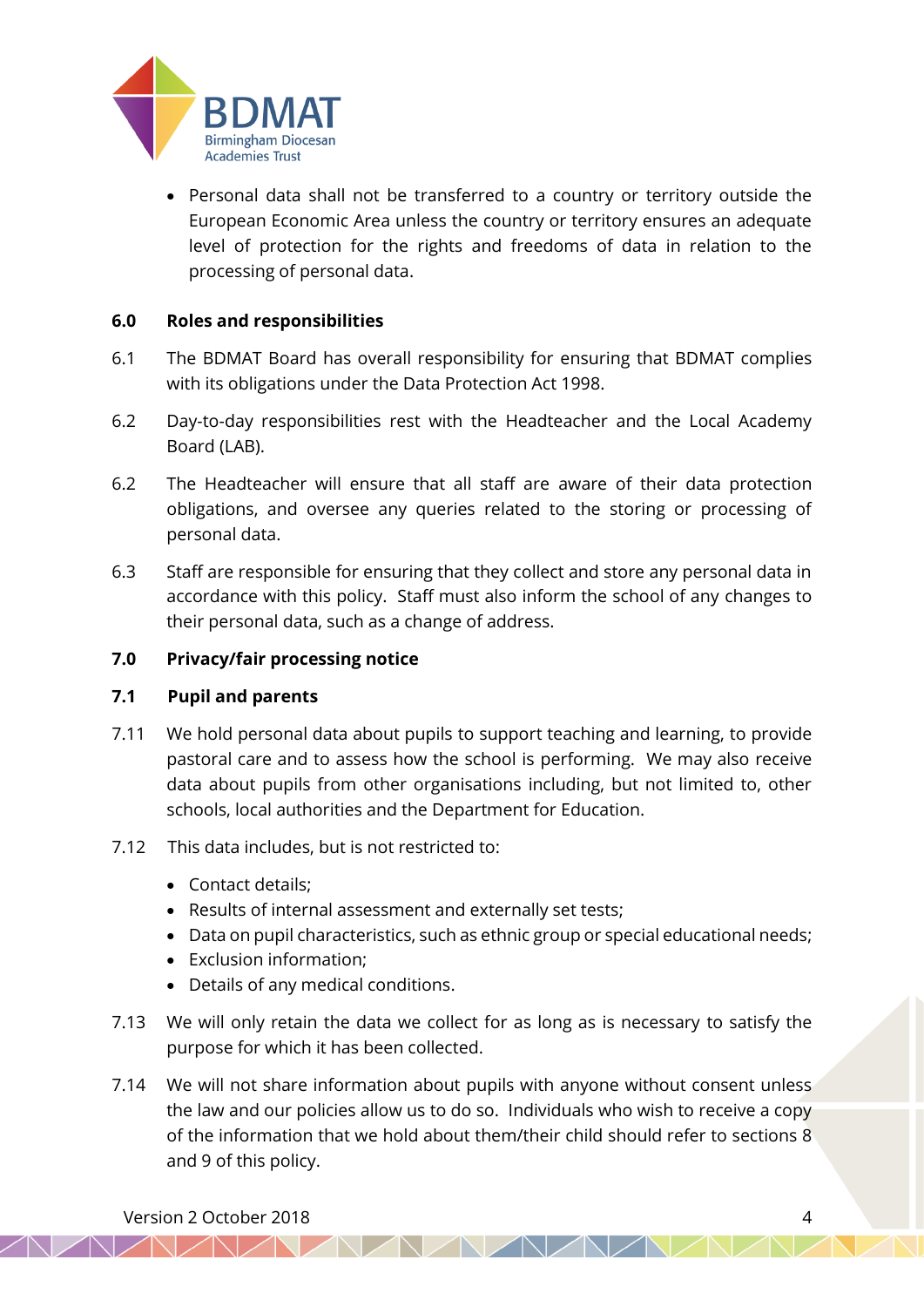

7.15 We are required, by law, to pass certain information about pupils to specified external bodies, such as local authorities and the Department of Education, so that they are able to meet their statutory obligations.

## **7.2 Staff**

- 7.21 We process data relating to those we employ to work at, or otherwise engage to work at, our schools. The purpose of processing this data is to assist in the school, including to:
	- Enable individuals to be paid;
	- Facilitate safe recruitment;
	- Support the effective performance management of staff;
	- Improve the management of workforce data across the sector;
	- Inform our recruitment and retention policies;
	- Allow better financial modelling and planning;
	- Enable ethnicity and disability monitoring.
- 7.22 Staff personal data includes, but is not limited to, information such as:
	- Contact details;
	- National Insurance numbers;
	- Salary information;
	- Qualifications;
	- Absence data;
	- Personal characteristics, including ethnic groups;
	- Medical information;
	- Outcomes of any disciplinary procedures.
- 7.23 We will only retain the data we collect for as long as is necessary to satisfy the purpose for which it has been collected.
- 7.24 We will not share information about staff with third parties without consent unless the law allows us to.
- 7.25 We are required, by law, to pass certain information about staff to specified external bodies, such as local authorities and the Department of Education, so that they are able to meet their statutory obligations.
- 7.26 Any staff members wishing to see a copy of information about them that BDMAT holds should contact the relevant establishment lead or Headteacher/Finance Director.

NAMAMAM

NAMA A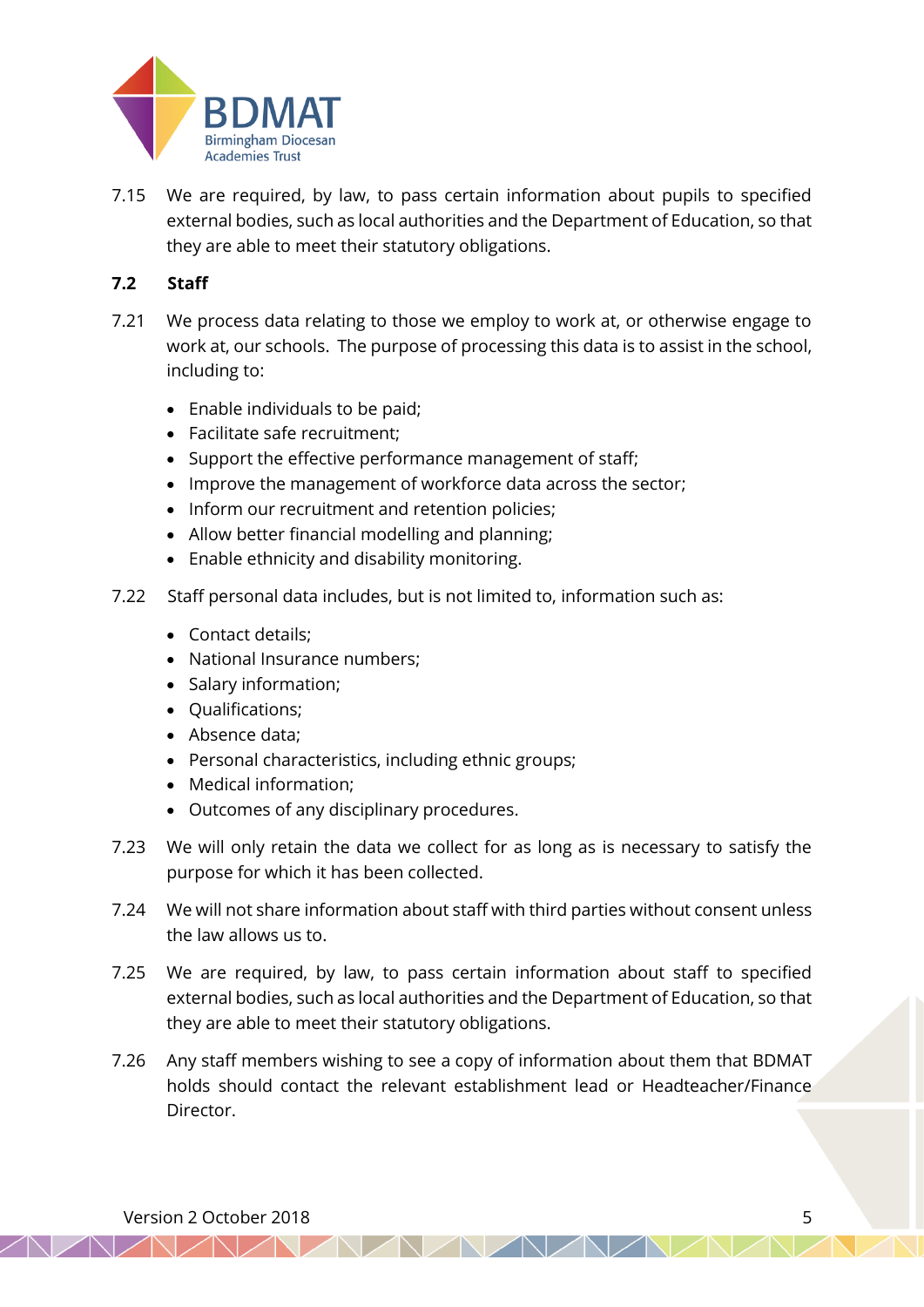

#### **8.0 Subject access requests**

- 8.1 Under the General Data Protection Act 2018, pupils have a right to request access to information the school holds about them. This is known as a subject access request.
- 8.2 Subject access requests must be submitted in writing, either by letter, email or fax. Requests should include:
	- The pupil's name;
	- A correspondence address;
	- A contact number and email address;
	- Details about the information requested.
- 8.3 The school will not reveal the following information in response to subject access requests:
	- Information that might cause serious harm to the physical or mental health of the pupil or another individual;
	- Information that would reveal that the child is at risk of abuse, where disclosure of that information would not be in the child's best interest;
	- Information contained in adoption and parental order records;
	- Certain information given to a court in proceeding concerning the child.
- 8.4 Subject access request for all or part of the pupil's educational record will be provided within 31 days.

## **9.0 Parental requests to see the education record**

- 9.1 Parent have the right of access to their child's educational record, free of charge, within 15 school days of a request.
- 9.2 Personal data about a child belongs to that child, and not the child's parents. This is the case even where a child is too young to understand the implications of subject access right.
- 9.3 For a parent to make a subject access request, the child must either be unable to understand their rights and implications of a subject access request or have given their consent.
- 9.4 The Information Commissioner's Office, the organisation that upholds information rights, generally regards children aged 12 above as mature enough to understand their rights and the implications of a subject access request. Therefore, most

NAMAMAM

AVA Z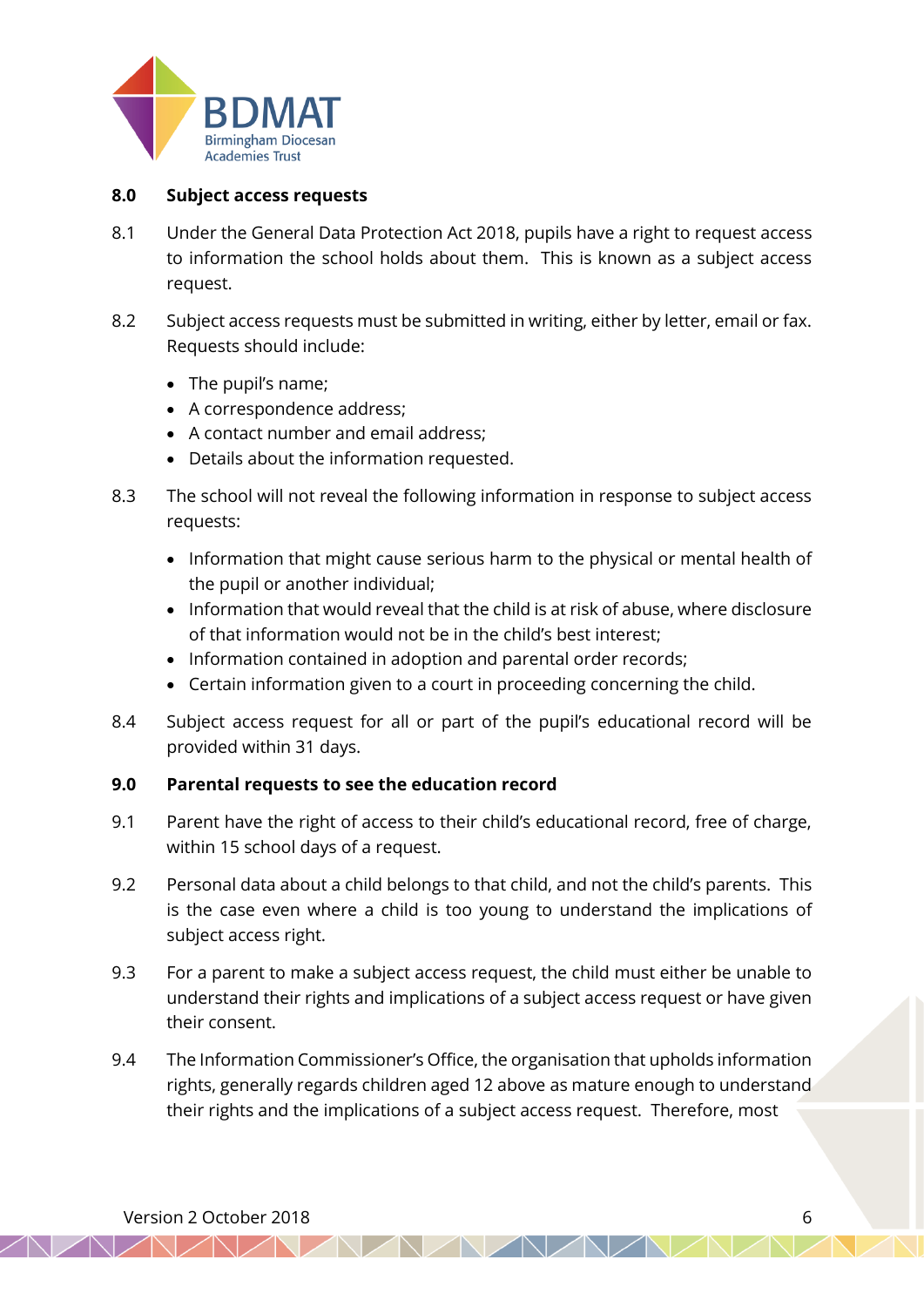

 subject access requests from parents of pupils at schools within BDMAT may be granted without the express permission of the pupil.

9.5 Parents of pupils at schools within BDMAT do not have an automatic right to access their child's educational record. The school will decide on a case-by-case basis whether to grant such request, and we will bear in mind guidance issued from time to time from the Information Commissioner's Officer (the organisation that upholds information rights).

#### 10.0 **Storage of records**

- 10.1 Paper-based records and portable electronic devices, such as laptops and hard drives, that contain personal information are kept under lock and key when not in use.
- 10.2 Papers containing confidential personal information should not be left on office and classroom desks, on staffroom tables or pinned to noticeboards where there is general access, unless there is a clear medical reason and that there is explicit written consent i.e. allergy advice in school kitchens.
- 10.3 Where personal information needs to be taken off site (in paper or electronic form), staff must sign it in and out from the school office.
- 10.4 The Headteacher may authorise staff to use school laptops off site.
- 10.5 Passwords that are at least 8 characters long containing letters and numbers are used to access school computers, laptops and other electronic devices.
- 10.6 Staff and pupils are reminded to change their password at regular intervals.
- 10.7 Staff, pupils or governors who store personal information on their personal devices are expected to follow the same security procedures for school-owned equipment.

NAMAMAD

NAMA D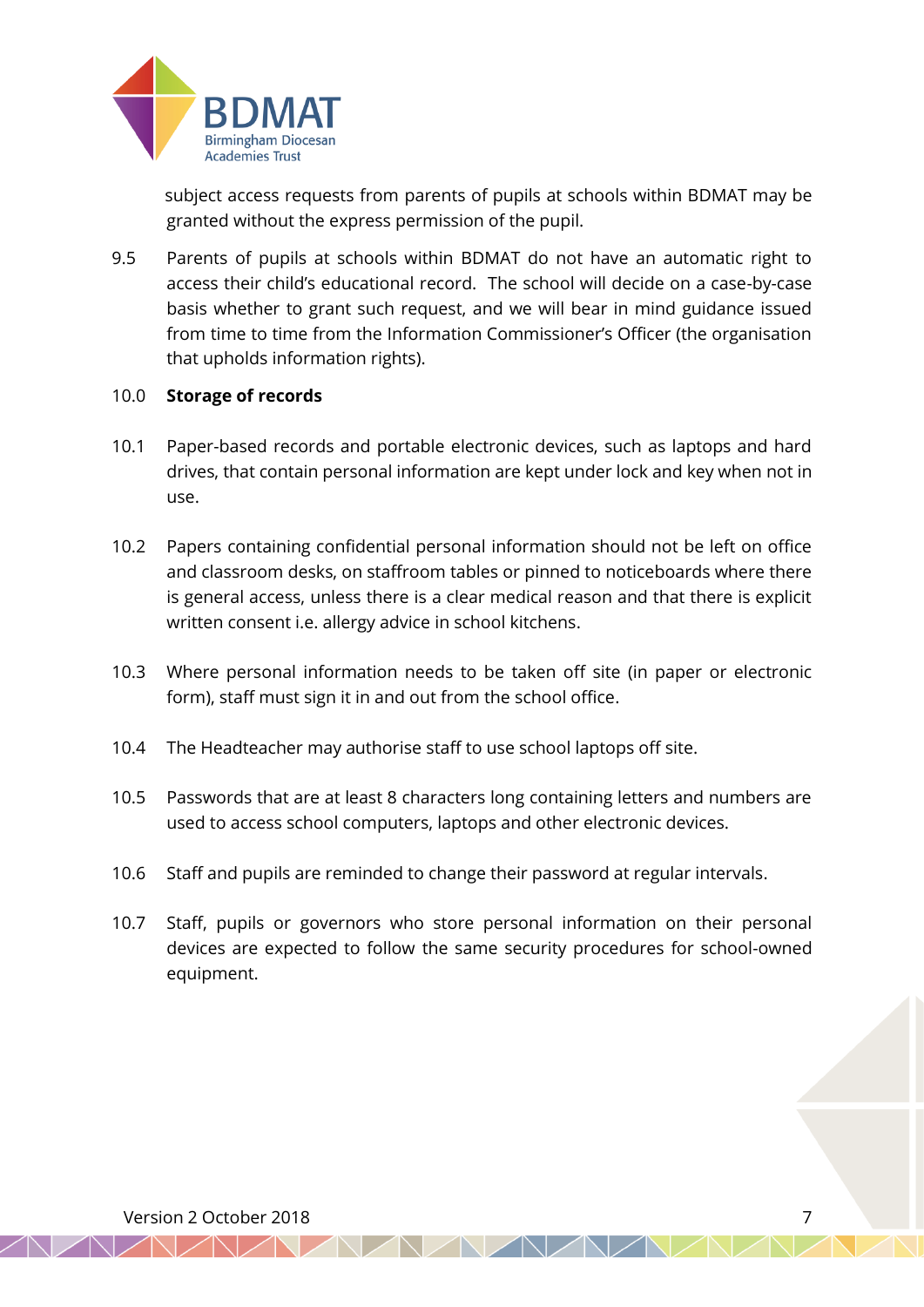

## **11.0 Disposal of records**

- 11.1 Personal information that is no longer needed or has become inaccurate, or out of date, is disposed of securely.
- 11.2 For example, we will shred or incinerate paper-based records and override electronic files. We may also use an outside company to safely dispose of electronic records.

## **12.0 Training**

- 12.1 Our staff and governors including Directors will be provided with data protection training as part of their induction process.
- 12.2 Data protection will also form part of continuing professional development, where changes to legislation or the school's processes make it necessary.

## **13.0 Withdrawing Consent**

**13.1** Consent can be withdrawn subject to contractual, statutory or regulatory constraints. Where more than one person has the ability to provide or withdraw consent BDMAT will consider each situation on its merits and within the principles of GDPR and also child welfare, protection and safeguarding principles. We have provided a form for you to withdraw consent and this is in Appendix 1.

## **14.0 Complaints**

- **14.1** If you have a concern about how your data has been collected, used, held or processed by BDMAT then please refer to BDMAT's Complaints Procedure in the first instance which is available on our website. You have a right to complain if you feel that data has been shared without consent or lawful authority, or if you have asked us to erase, rectify, not process data and we have not agreed to your request. We will seek to resolve issues on an informal basis and then through our formal complaints procedure.
- 13.2 In the UK it is the ICO who has responsibility for enforcing the GDPR obligations and their contact details can be found a[t www.ico.org.uk](http://www.ico.org.uk/) Helpline: 0303 123 1113 Email: [casework@ico.org.uk](mailto:casework@ico.org.uk)

AVNAZNA

## **15.0 Monitoring arrangements**

14.1 The Finance Director is responsible for monitoring and reviewing this policy.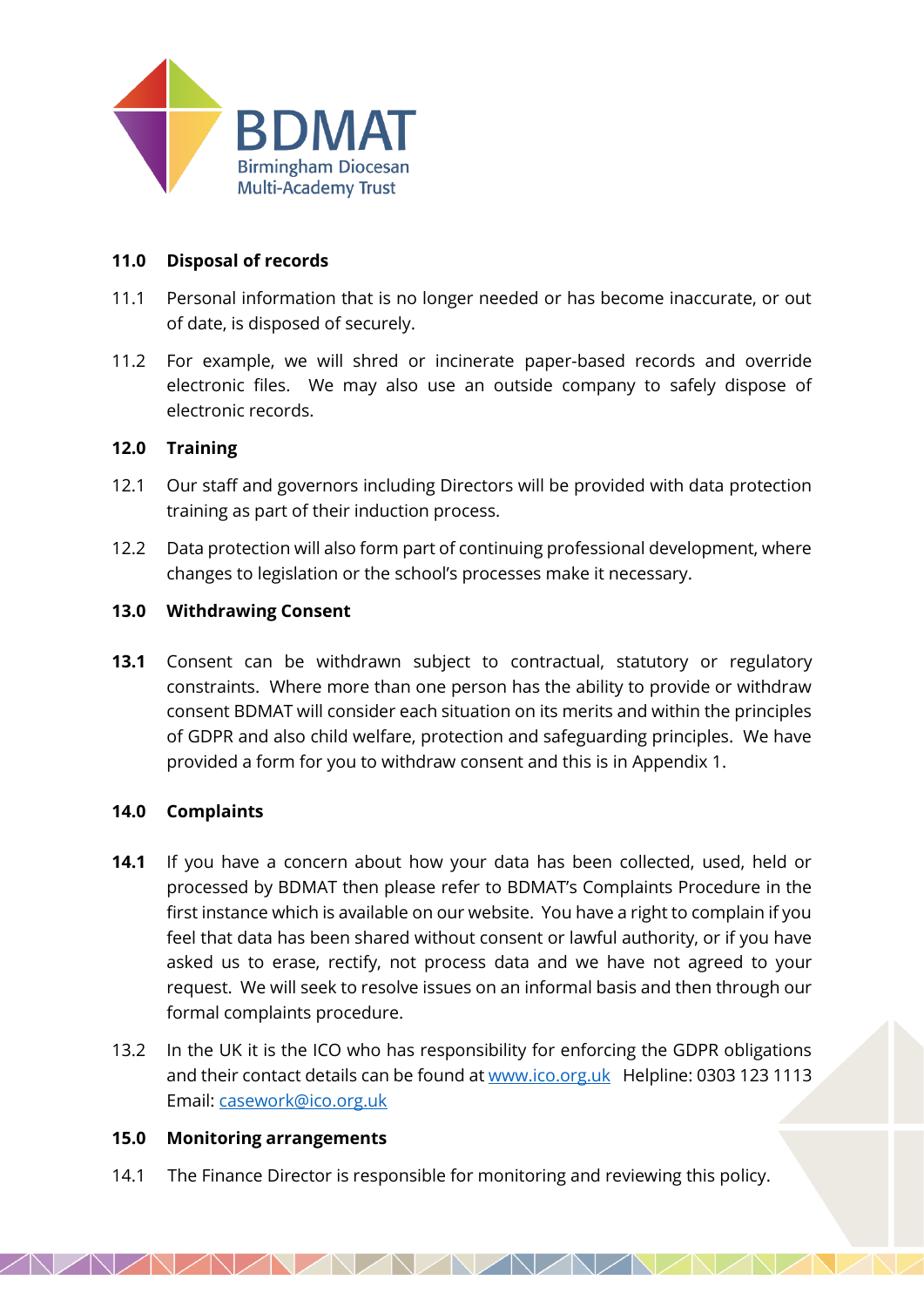

- 14.2 The Headteacher alongside the Local Academy Board checks that the school complies with this policy by, among other things, reviewing school records termly.
- 14.3 This document will be reviewed every 2 years.

Version 2 October 2018 **9** 

 $\Box$ 

 $\sqrt{N}$ 

 $\mathbb{N}$   $\mathbb{Z}$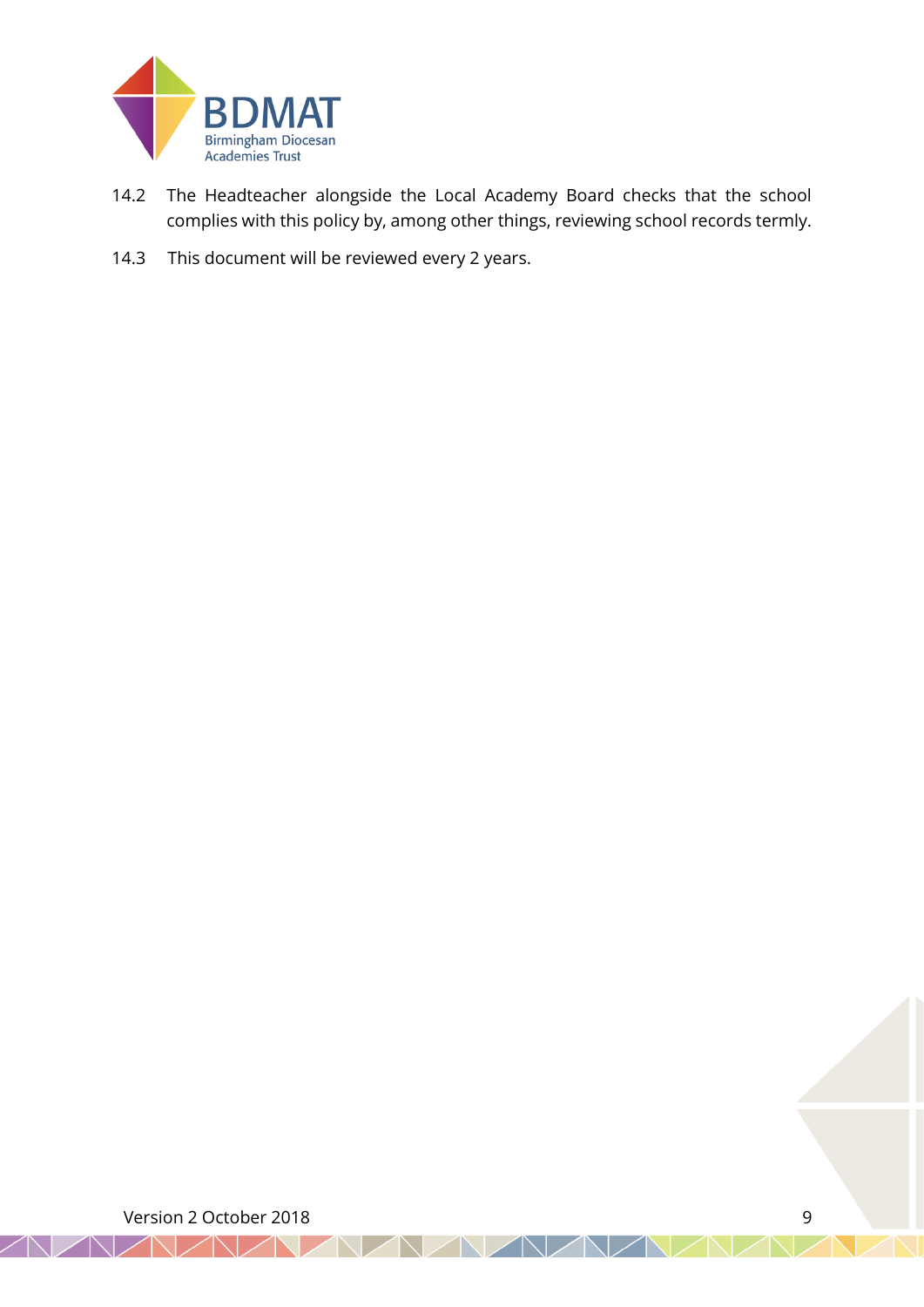

## **Appendix 1a**

## **Birmingham Diocesan Multi-Academy Trust Withdrawal of Consent Form – on behalf of pupil**

Please complete and sign this form and deliver it to the school office.

Please note that as a Trust we may have contractual, statutory and/or regulatory reasons why we will still process and hold details of a pupil, parent, staff member, volunteer or other person.

Where there is shared parental responsibility or where the pupil is capable of expressing a view and there is conflict between the individuals; the process of withdrawing consent will be subject to an evaluation and discussion. This is to enable a decision to be reached that is considered to be in the pupil's best interest.

We may need to seek identification evidence and have sight of any Court Order or Parental Responsibility Agreement in some cases to action this request. If this is the case, a senior member of the school staff will discuss this with you.

## **I withdraw consent for BDMAT to process the personal data described below relating to the name pupil.**

| Name of person withdrawing consent                                                                                     |         |
|------------------------------------------------------------------------------------------------------------------------|---------|
| Name of pupil that this withdrawal<br>concerns                                                                         |         |
| A description of the personal data that<br>this withdrawal concerns and for which<br>consent was previously granted    |         |
| I confirm that I am the parent or carer<br>of the named pupil and that I have<br>parental responsibility for the pupil | Signed: |
|                                                                                                                        | Date:   |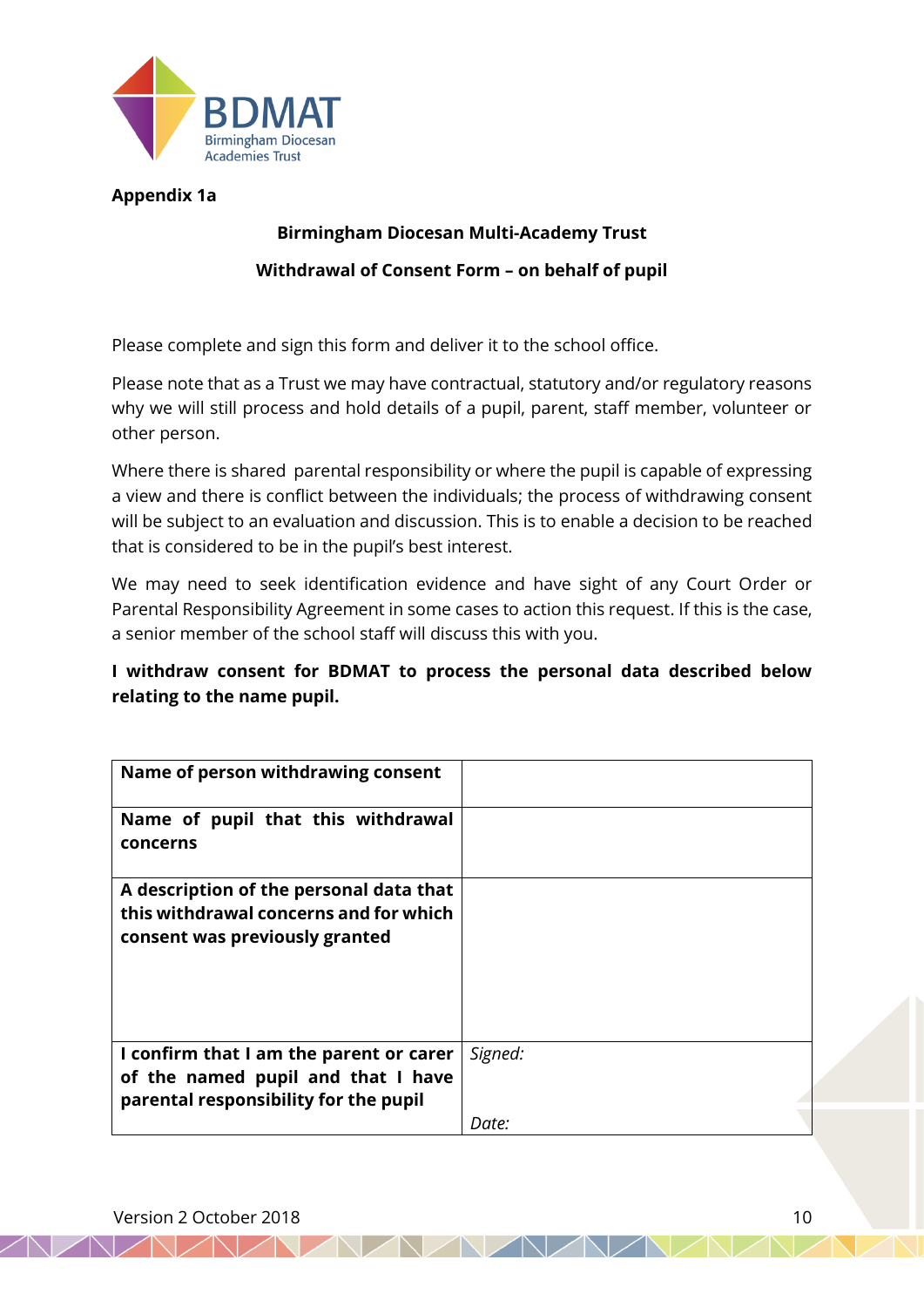

| <b>For BDMAT use only:</b>        |  |
|-----------------------------------|--|
| Date received by BDMAT            |  |
| Name of staff member<br>receiving |  |
| withdrawal of consent form        |  |
| Record of actions taken           |  |
|                                   |  |
|                                   |  |
|                                   |  |
|                                   |  |

NAVAVAVAVA

Version 2 October 2018 11

VAZNAZ

 $\angle$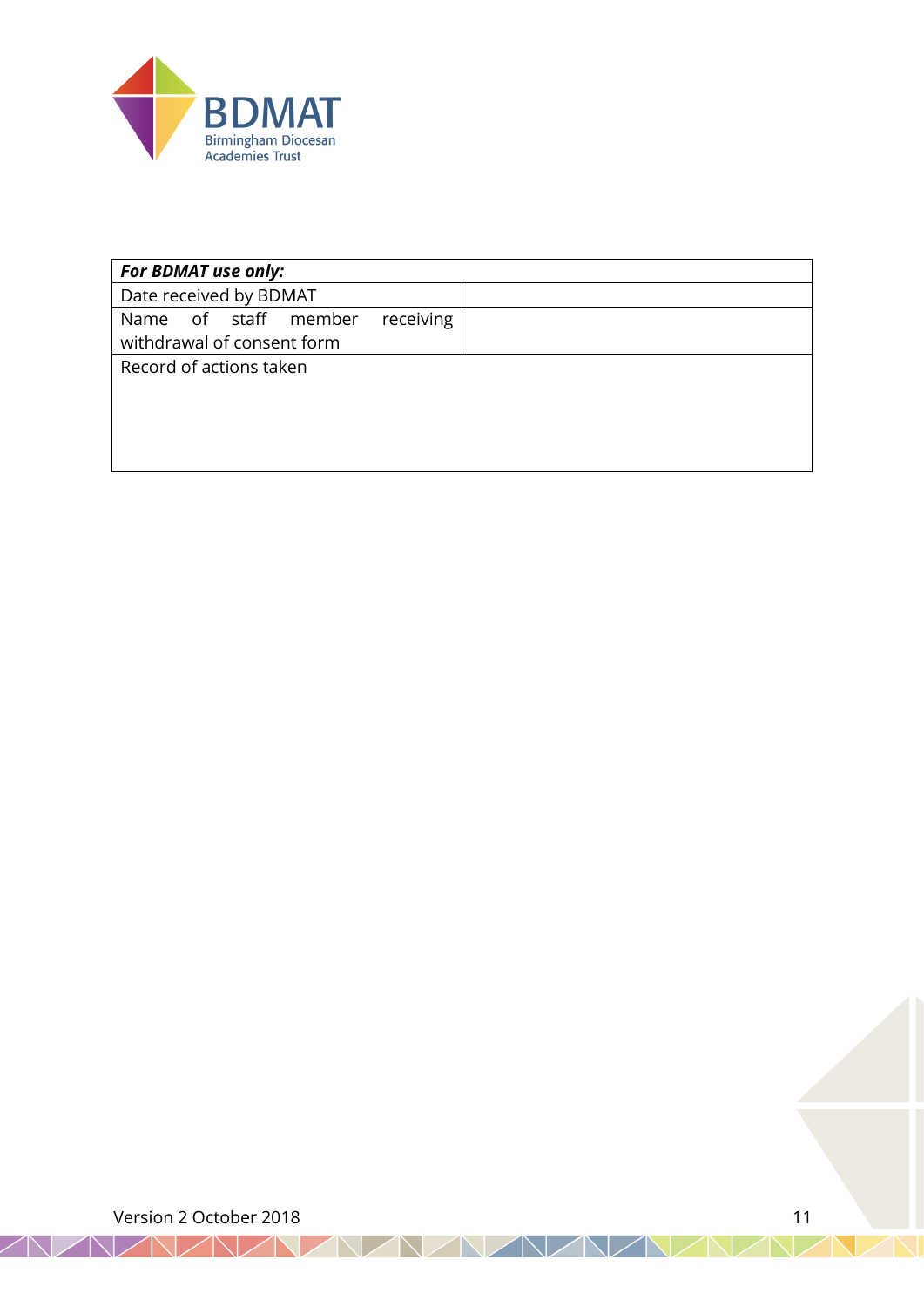

## **Appendix 1b**

## **Birmingham Diocesan Multi-Academy Trust**

## **Withdrawal of Consent Form – Adult**

Please complete and sign this form and deliver it to school office.

Please note that as a Trust we may have contractual, statutory and/or regulatory reasons why will still process and hold details of a pupil, parent, staff member, volunteer or other person.

## **I withdraw consent for BDMAT to process the personal data described below for which consent was previously granted.**

| Name of person withdrawing consent                                                                                  |  |
|---------------------------------------------------------------------------------------------------------------------|--|
| A description of the personal data that<br>this withdrawal concerns and for which<br>consent was previously granted |  |
| Signed:                                                                                                             |  |
|                                                                                                                     |  |
| Date:                                                                                                               |  |

| <b>For BDMAT use only:</b>              |  |
|-----------------------------------------|--|
| Date received by BDMAT                  |  |
| Name of staff member receiving withdraw |  |
| form                                    |  |
| Record of actions taken                 |  |
|                                         |  |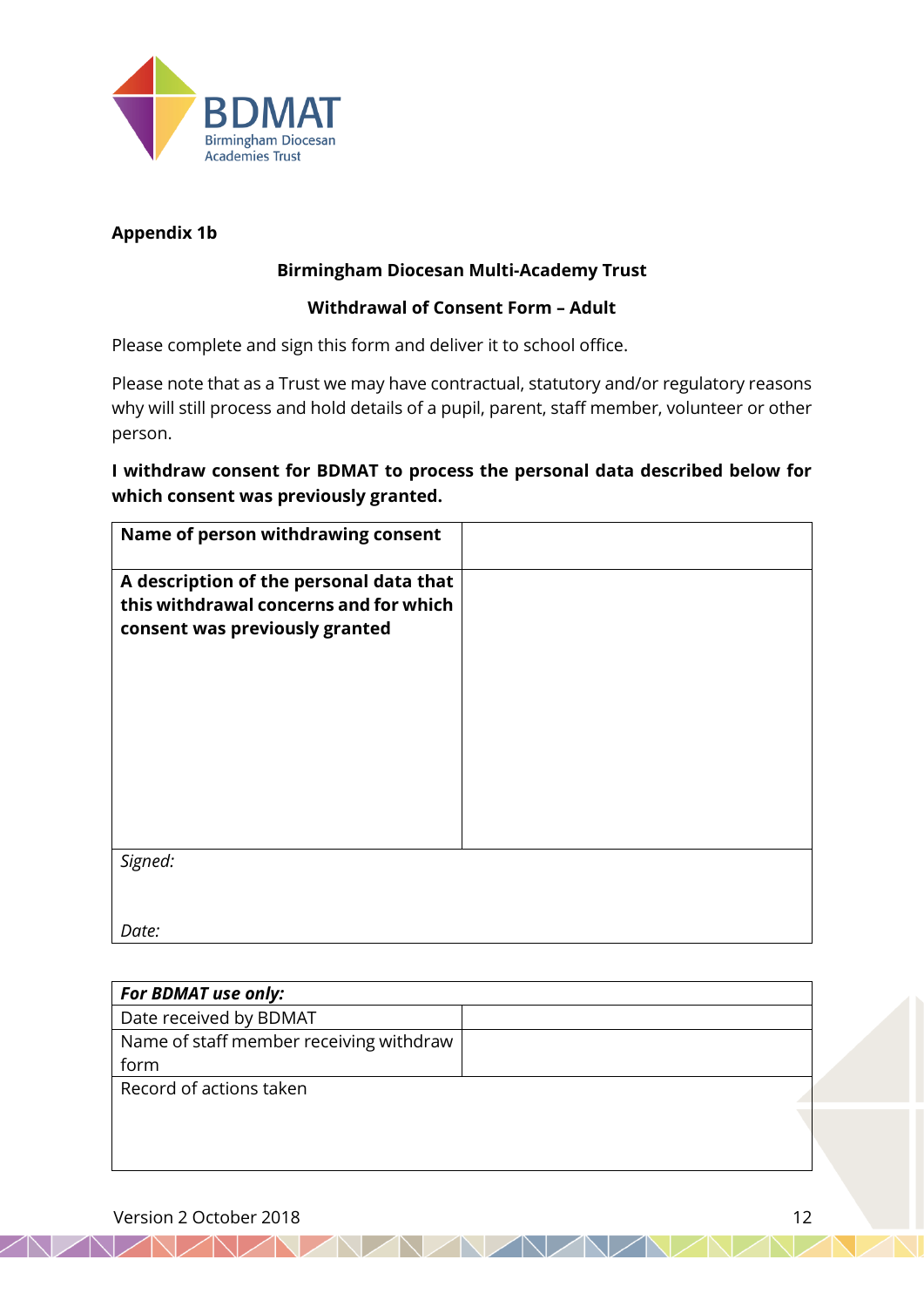

## **Appendix 2**

## **Birmingham Diocesan Multi-Academy Trust**

## **Procedures for responding to Subject Access Requests made under the Data Protection Act 2018 and General Data Protection Regulation**

## **Rights of access to information**

There are two distinct rights of access to information held by schools about individuals:

- 1. Under the Data Protection Act 2018 and GDPR any individual has the right to make a request to access the personal information held about them.
- 2. The right of those entitled to have access to curricular and educational records as defined within the Education Pupil Information (England) Regulations 2005.

## **Actioning a subject access request**

- 1. Request for information must be made in writing and we have provided a form for this purpose: "Subject Access Request Form" which can be sent by email addressed to the Data Protection Officer. If the initial request does not clearly identify the information required, then further enquiries will be made to establish the information required.
- 2. The identity of the requestor must be established before the disclosure of any information, and checks will be carried out regarding proof of relationship to the child if a request is being made by a parent. Evidence of identity can be established by a combination of the following documents:
	- passport
	- driving licence
	- utility bills with current address
	- birth/marriage certificate
	- P45/P60
	- Credit card or mortgage statement

#### *This is not an exhaustive list – please see Subject Access Request Form*

3. Any individual has the right of access to information held about themselves. However, with children, this is dependent upon their capacity to understand (normally age 12 or above) and the nature of the request. Personal data about a child belongs to that child. The Trust will decide on a case by case basis whether

NAMAMAZ

 $\triangle N$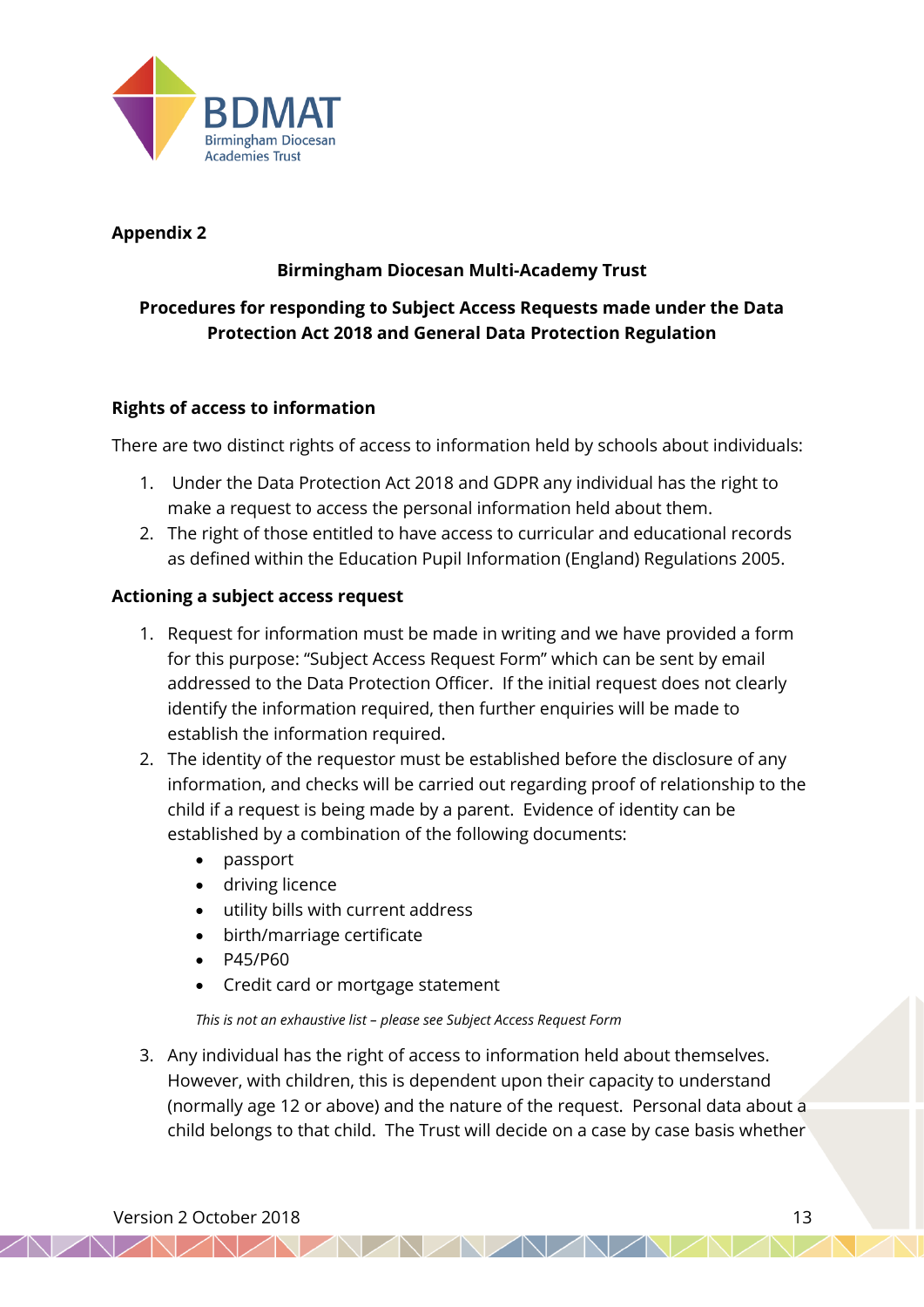

to grant such request, bearing in mind guidance issued from time to time from the Information Commissioner's Office.

- 4. The response time for subject access requests for all or part of the pupil's educational record, once officially received, is 15 school days. If the subject access request does not relate to the educational record, we will respond within one month. However, the one month will not commence until after clarification of the information sought.
- 5. The Data Protection Act 2018 allows exemptions regarding the provision of some information: therefore, all information will be reviewed prior to disclosure.
- 6. Third party information is that which has been provided by another body, such as the Police, Local Authority, Health Care professional or another school. Before disclosing third party information consent will normally be obtained. The 40 statutory timescales will still apply.
- 7. Any information which may cause serious harm to the physical or mental health or emotional condition of the pupil or another individual may not be disclosed, nor should information that would reveal that the child is at risk of abuse, or information relating to court proceedings be disclosed.
- 8. If there are concerns over the disclosure of information, then additional advice should be sought.
- 9. Where redaction (information blacked out/removed) has taken place then a full copy of the information provided should be retained in order to establish, if a complaint is made, what was redacted and why.
- 10. Information disclosed should be clear, thus any codes or technical terms will need to be clarified and explained. If information contained within the disclosure is difficult to read or illegible, then it should be retyped.
- 11. Information can be provided at the school with a member of staff on hand to help and explain matters if requested. The view of the applicant should be taken into account when considering the method of delivery. If postal systems have to be used, then registered/recorded mail must be used.

## **Safeguarding**

**BDMAT's responsibilities in relation to Child Protection and Safeguarding will always be considered and where there is any doubt about whether or not to disclose information then Safeguarding priorities will take precedence over data protection and subject access requests.**

NAMAMAM

 $\triangle N$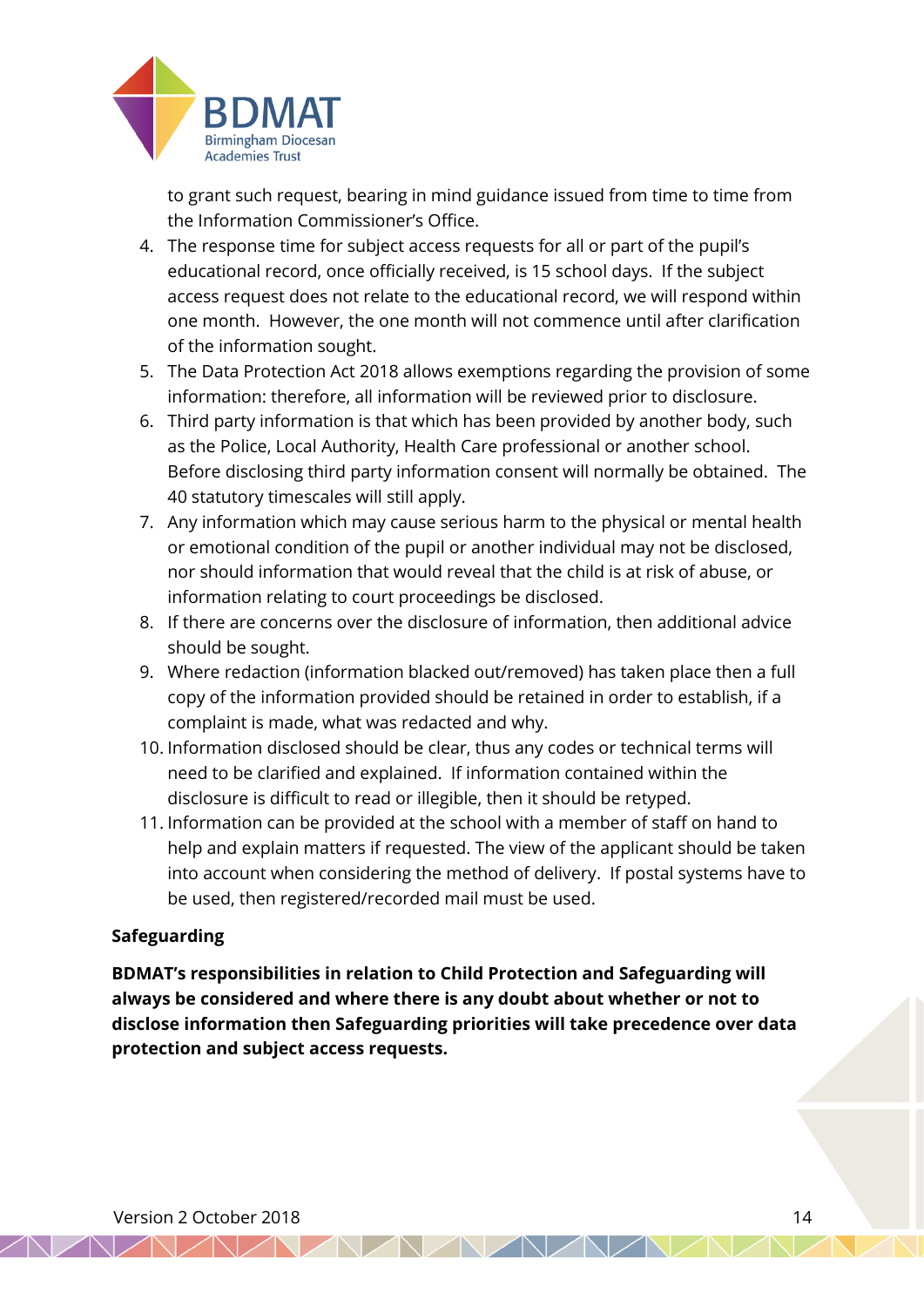

## **Complaints**

Complaints about the above procedures should be referred to BDMAT's Finance Director who will decide whether it is appropriate for the complaint to dealt with in accordance with BDMAT's Complaints Policy. Complaints which are considered to be outside the scope of BDMAT's Complaints Policy can be dealt with by the Information Commissioner. Contact details of both will be provided with the disclosure information.

#### **Contacts**

If you have any queries or concerns regarding this procedure, then please contact the Data Protection Officer. Contact details are available on request.

Further advice and information can be obtained from the Information Commissioner's Office, [www.ico.gov.uk](http://www.ico.gov.uk/) or telephone 0303 123 1113.

 $\sqrt{N}$   $\sqrt{N}$ 

Version 2 October 2018 15

 $\sqrt{N}$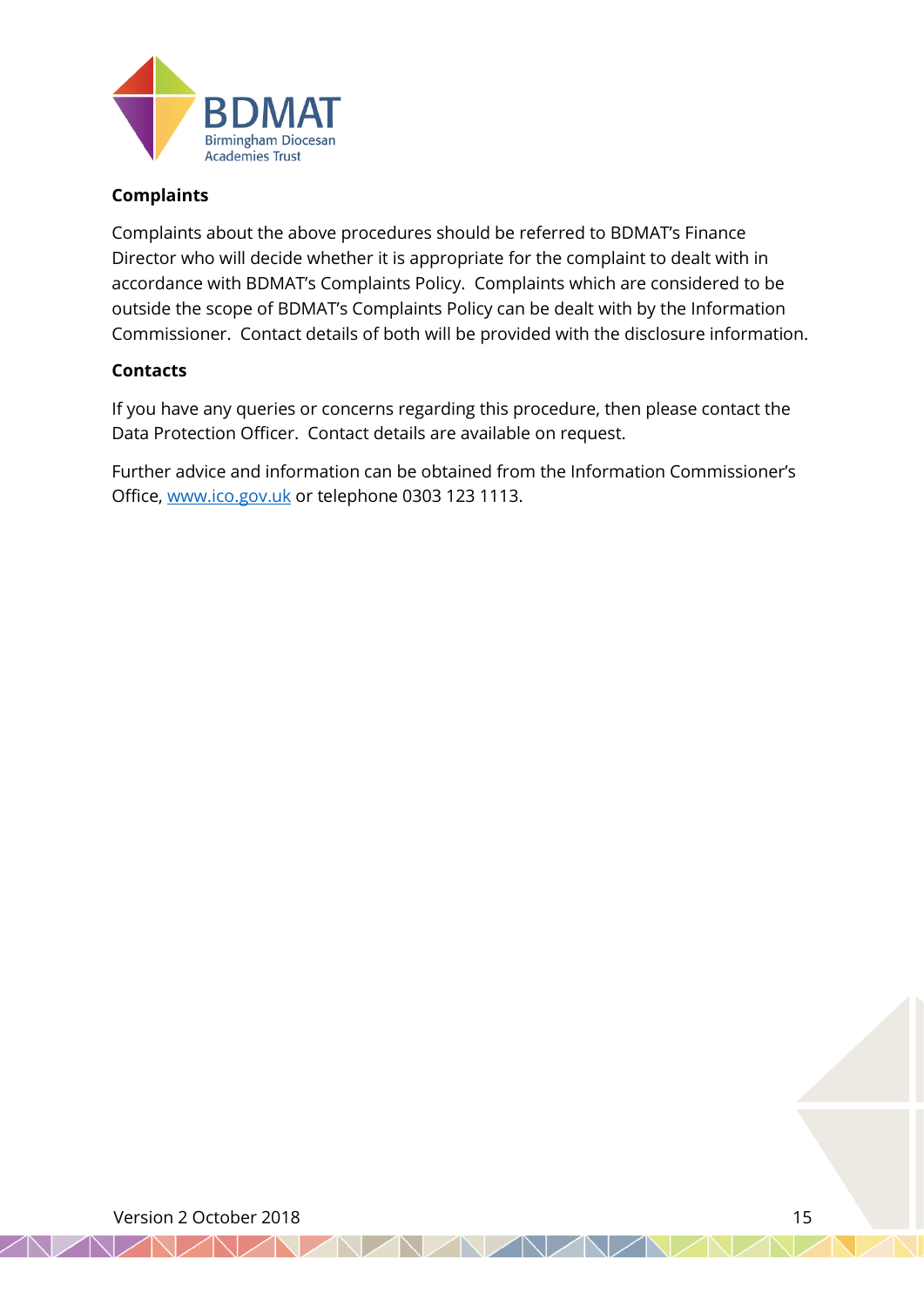

## **Birmingham Diocesan Multi-Academy Trust**

## **SUBJECT ACCESS REQUEST FORM**

Please complete this form if you want us to supply you with a copy of any personal data we hold about you. You are entitled to receive this information under the Data Protection Act 2018 (DPA) and the EU General Data Protection Regulation (GDPR), which comes into effect on 25 May 2018. We will also provide you with information about any processing of your personal data that is being carried out, the retention periods which apply to your personal data, and any rights to rectification, erasure, or restriction of processing that may exist.

We will endeavour to respond promptly and in any event within one month of the latest of the following:

- Our receipt of your written request; or
- Our receipt of any further information we may ask you to provide to enable us to comply with your request.

The information you supply in this form will only be used for the purposes of identifying the personal data you are requesting and responding to your request. You are not obliged to complete this form to make a request but doing so will make it easier for use to process your request quickly.

NAMAZ

## **1) Details of the person requesting information**

Full Name:

Address (including postcode):

Contact Telephone Number:

Contact Email Address:

Version 2 October 2018 16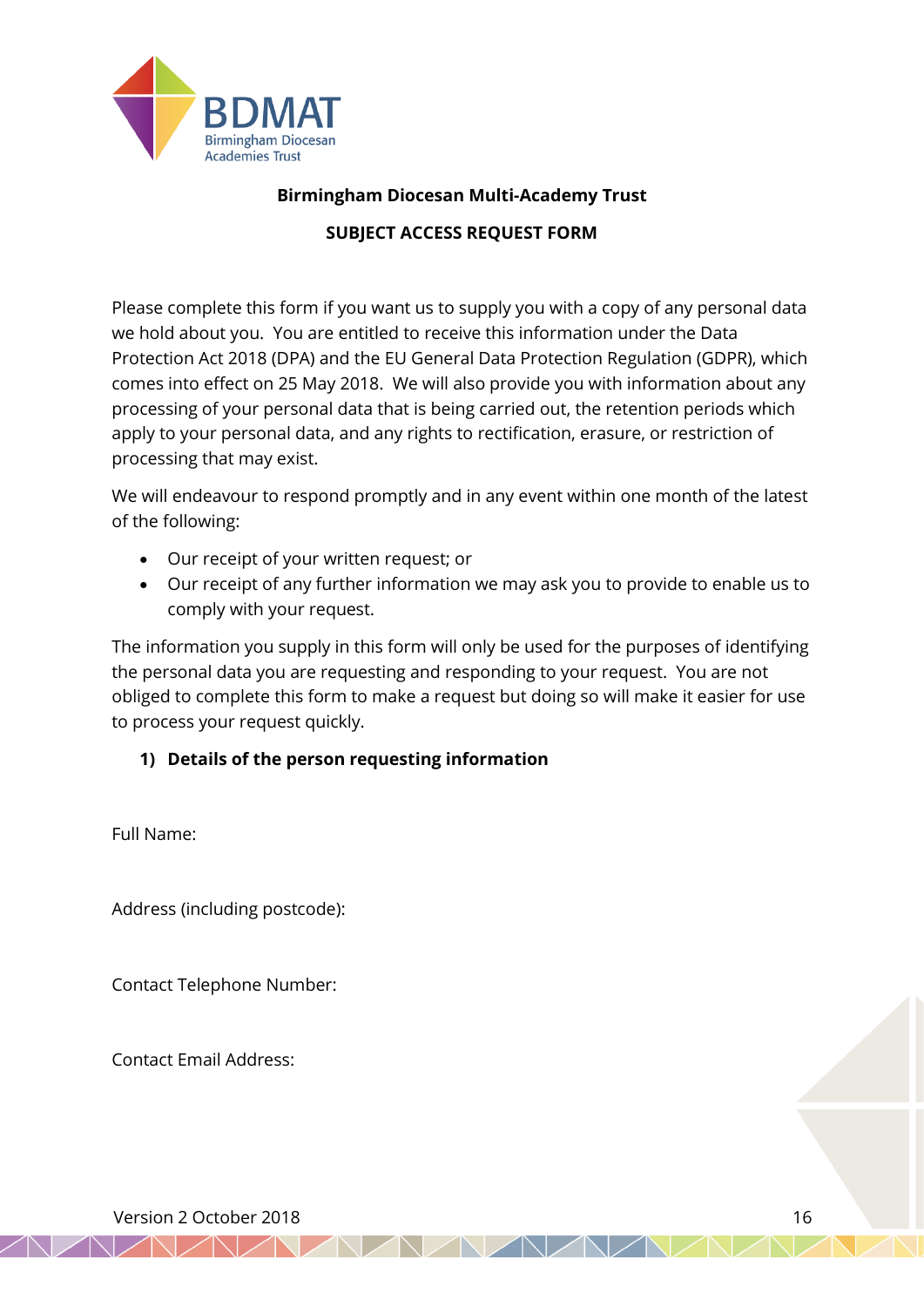

To ensure we are releasing data to the right person we require you to provide us with proof of your identity and of your address. If we are not satisfied you are who you claim to be, we reserve the right to refuse to grant your request.

Please supply us with a photocopy or scanned image (do not send the originals) of one of **both** of the following:

- a) Proof of Identity Passport, photo driving licence, national identity card, birth certificate.
- b) Proof of Address Utility bill, bank statement, credit card statement (no more than 3 months old); current driving licence; current TV licence; local authority tax till, HMRC tax document (no more than 1 year old). Alternatively, you can post this proof of identification to BDMAT.

## **2) What information are you seeking?**

Please describe the information you are seeking. Please provide any relevant details you think will help us to identify the information you require. Please note that if the information you request reveals details directly or indirectly about another person we will have to seek the consent of that person before we can let you see that information. In certain circumstances, where disclosure would adversely affect the rights and freedoms of others, we may not be able to disclose the information to you, in which case you will be informed promptly and given full reasons for that decision. While in most cases we will be happy to provide you with copies of the information you request, we nevertheless reserve the right, in accordance with Article 12 of the GDPR to charge a fee or refuse the request if it is considered to be "manifestly unfounded or excessive". However, we will make every effort to provide you with a satisfactory form of access or summary of information if suitable.

NAMAMAD

## **3) Information about the collection and processing of data**

If you want information about any of the following, please tick the boxes:

- Why we are processing your personal data
- To whom your personal data is disclosed



The source of your personal data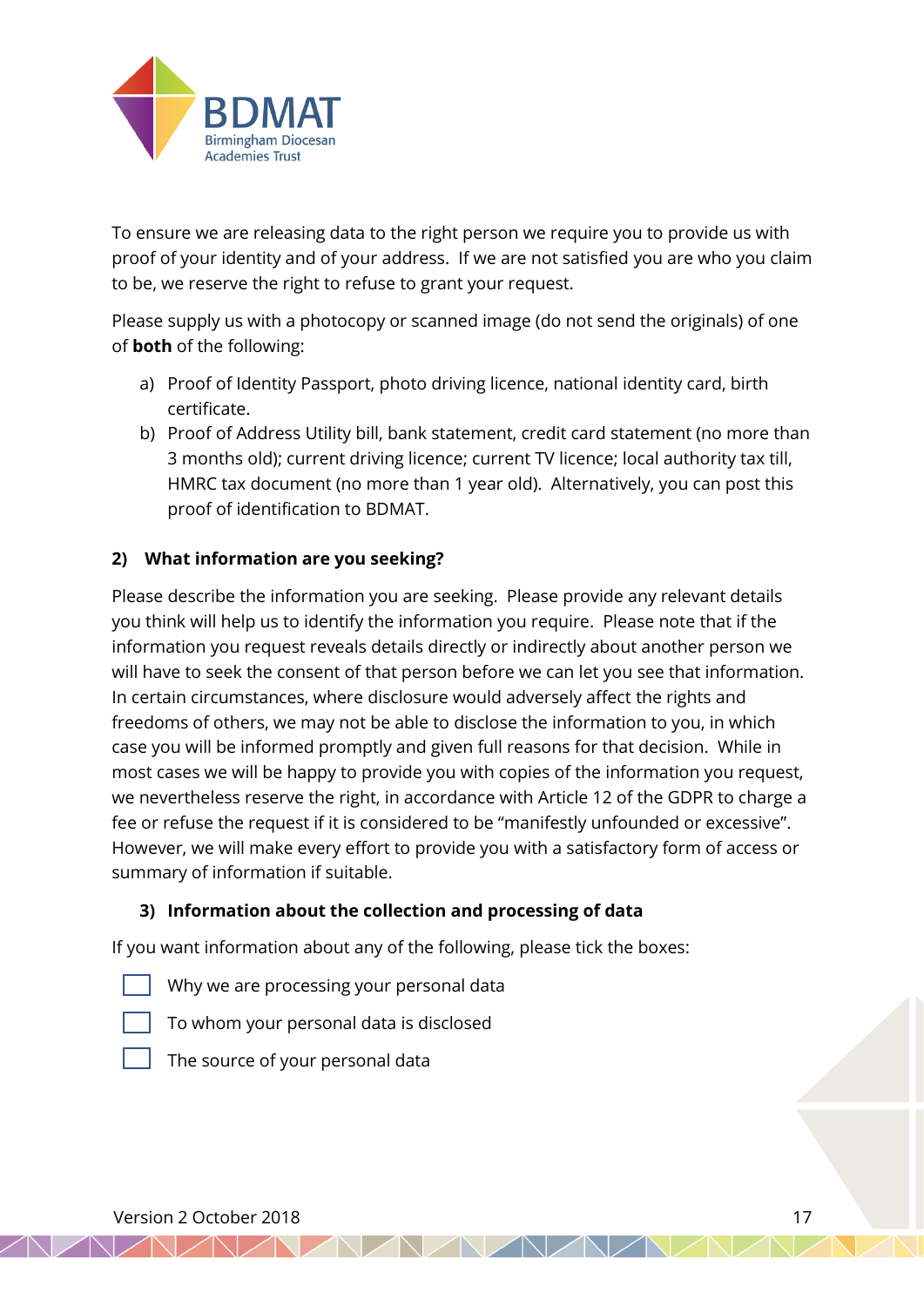

## **4) Declaration**

I confirm that I have read and understood the terms of this subject access form and certify that the information given in this application is true. I understand that it is necessary for BDMAT to verify my identity and it may be necessary to obtain more detailed information in order to locate the correct personal data.

Signed: Date:

Version 2 October 2018 18

NAIZN.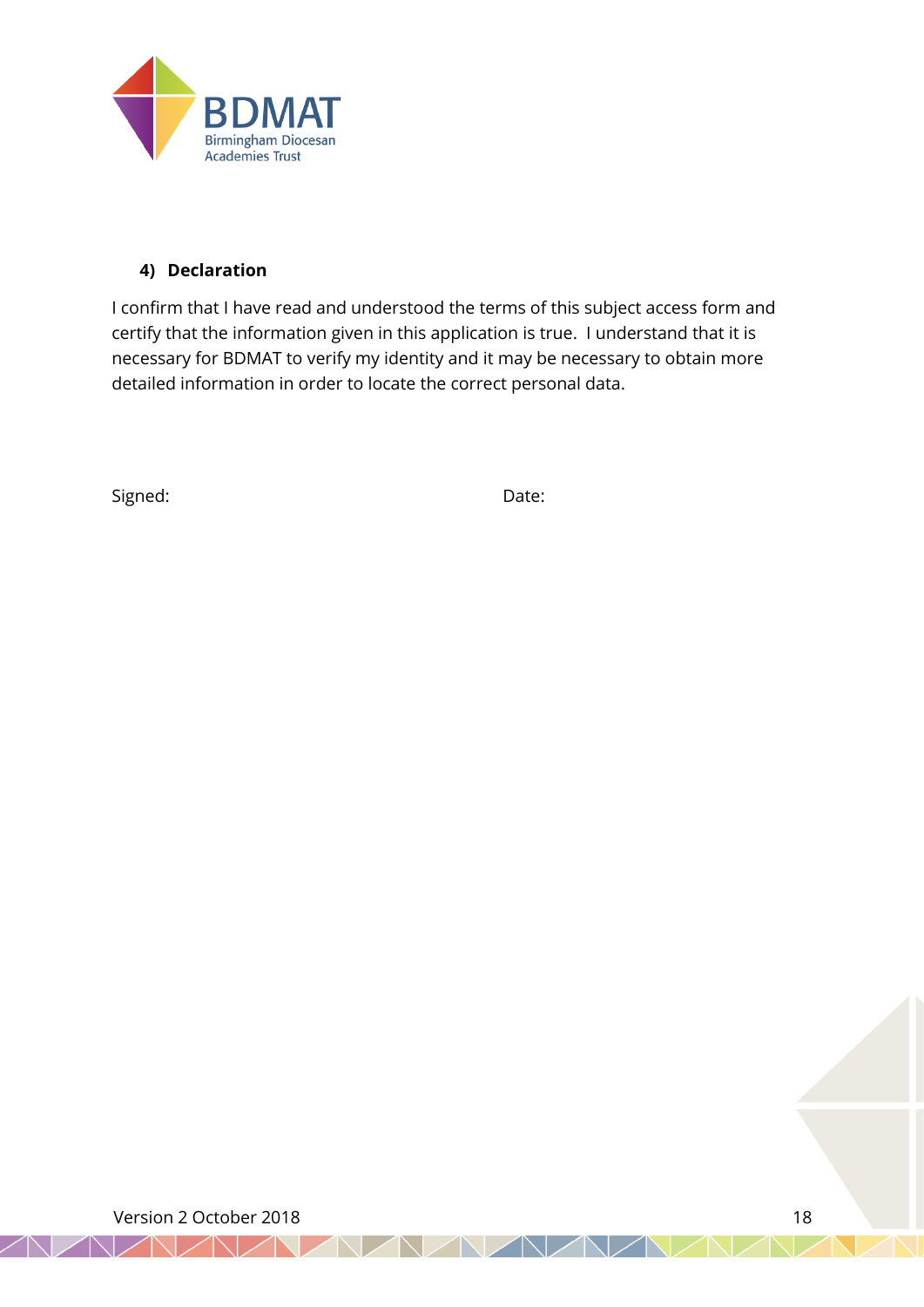

## **Appendix 3**

## **Birmingham Diocesan Multi-Academy Trust**

### **Data Breach Procedures**

This procedure is designed to ensure that all staff, governors and directors are aware of what to do in the event of DPA/GDPR breach and that they need to act swiftly to report the breach.

BDMAT's recognises that most breaches, aside from cyber criminal attacks, occur as a result of human error. They are not malicious in origin and if quickly reported are often manageable.

Examples of breaches are:-

- Information being posted to an incorrect address which results in an unintended recipient reading that information
- Loss of mobile or portable data device, unencrypted mobile phone, laptop, USB memory stick or similar
- Sending an email with personal data to the wrong person or to too many people who may not need to or be entitled to see the data
- Dropping or leaving documents containing personal data in a public place.
- Personal data being left unattended at a printer enable unauthorised personal to read that information
- Not securing documents containing personal data (at home or work) when left unattended
- Anything that enables an unauthorised individual access to school buildings or computer systems
- Discussing personal data with someone not entitled to it, either or phone or in person. How can you be sure they are entitled to that information?
- Deliberately accessing or attempting to access or use personal data beyond the requirements of an individual's job role e.g. for personal, commercial or political use. This action may constitute a criminal offence under the Computer Misuse Act as well as the Data Protection Act.
- Opening a malicious email attachment or clicking on a link from external or unfamiliar source, which leads to BDMAT's equipment (and subsequently its records) being subjected to a virus or malicious attack, which results in unauthorised access to, loss, destruction or damage to personal data.

NAMAMAM

 $\triangle N$  $\triangle N$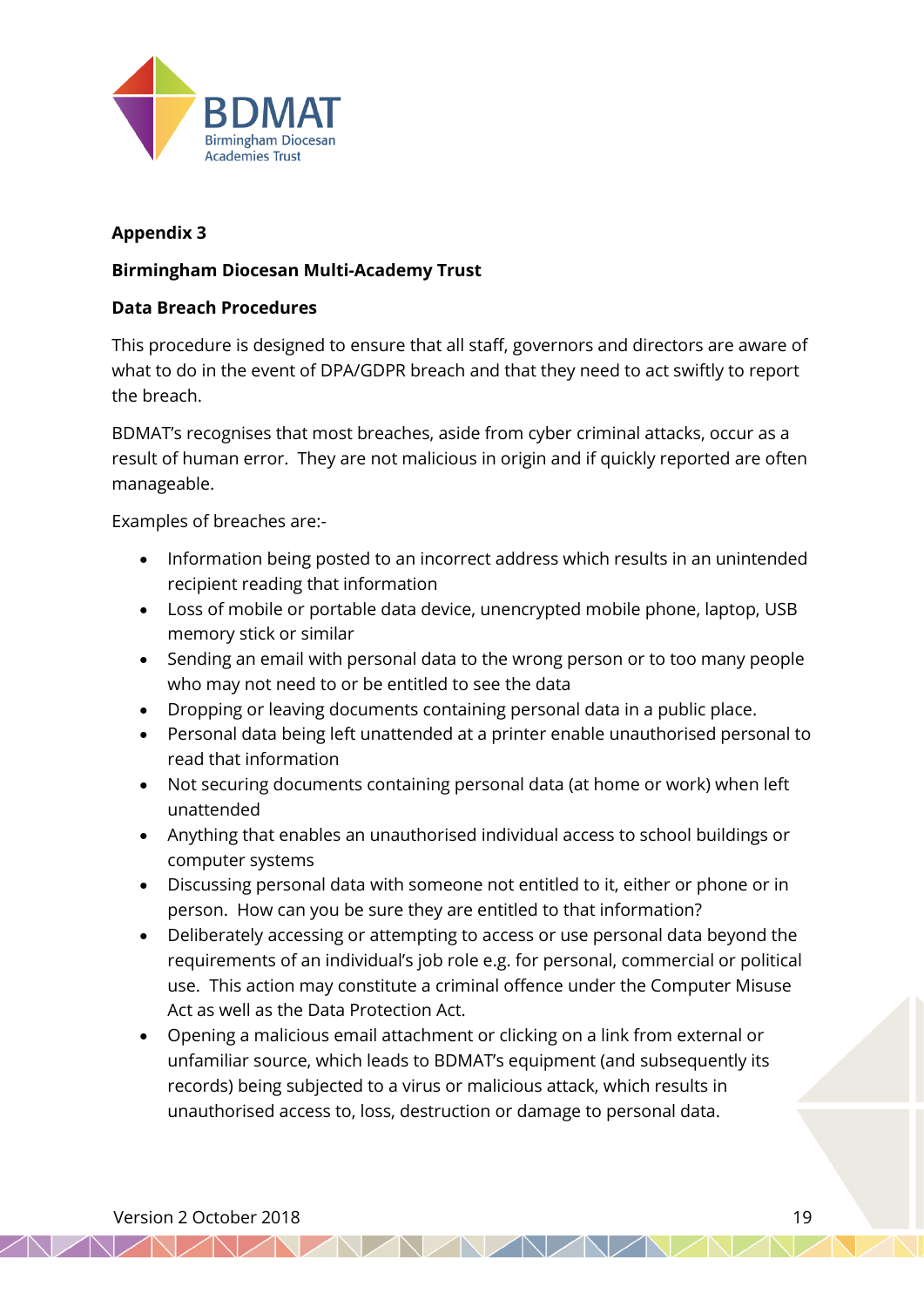

## **What should staff do?**

Being open about the possible breach and explaining what has been lost or potentially accessed is an important element of working with the ICO to mitigate the impact. Covering up a breach is never acceptable and may be a criminal, civil or disciplinary matter. Report the breach to the Data Champion and Data Protection Officer as soon as possible, this is essential.

#### **What will happen next?**

The breach notification form will be completed and the breach register updated. The breach report to the ICO will be submitted within 72 hours of the Data Champion becoming aware of the breach.

If the personal data breach is likely to result in a risk to the rights and freedoms of the data subjects affected by the personal data breach notification to those people will be done in a co-ordinated manner with support from the DPO.

#### **Breach notification to data subject**

For every breach BDMAT will consider notification to the data subject or subjects as part of the process. If the breach is likely to be high risk, they will be notified as soon as possible and kept informed of actions and outcomes.

The breach and process will be described in clear and plain language.

If the breach affects a high volume of data subjects and personal data records, the most effective form of notification will be used and discussed with the Data Champion with support from the Data Protection Officer.

Advice will be taken from the ICO about how to manage communication with data subjects if appropriate.

A post breach action plan will be put into place and reviewed.

#### **Evidence Collection**

It may be necessary to collect information about how an information security breach or unauthorised release of data occurred. This evidence gathering process may be used as part of an internal process (which can include disciplinary proceedings), it may be a source of information for the ICO and it could also be used within criminal or civil proceedings.

NAMAMAD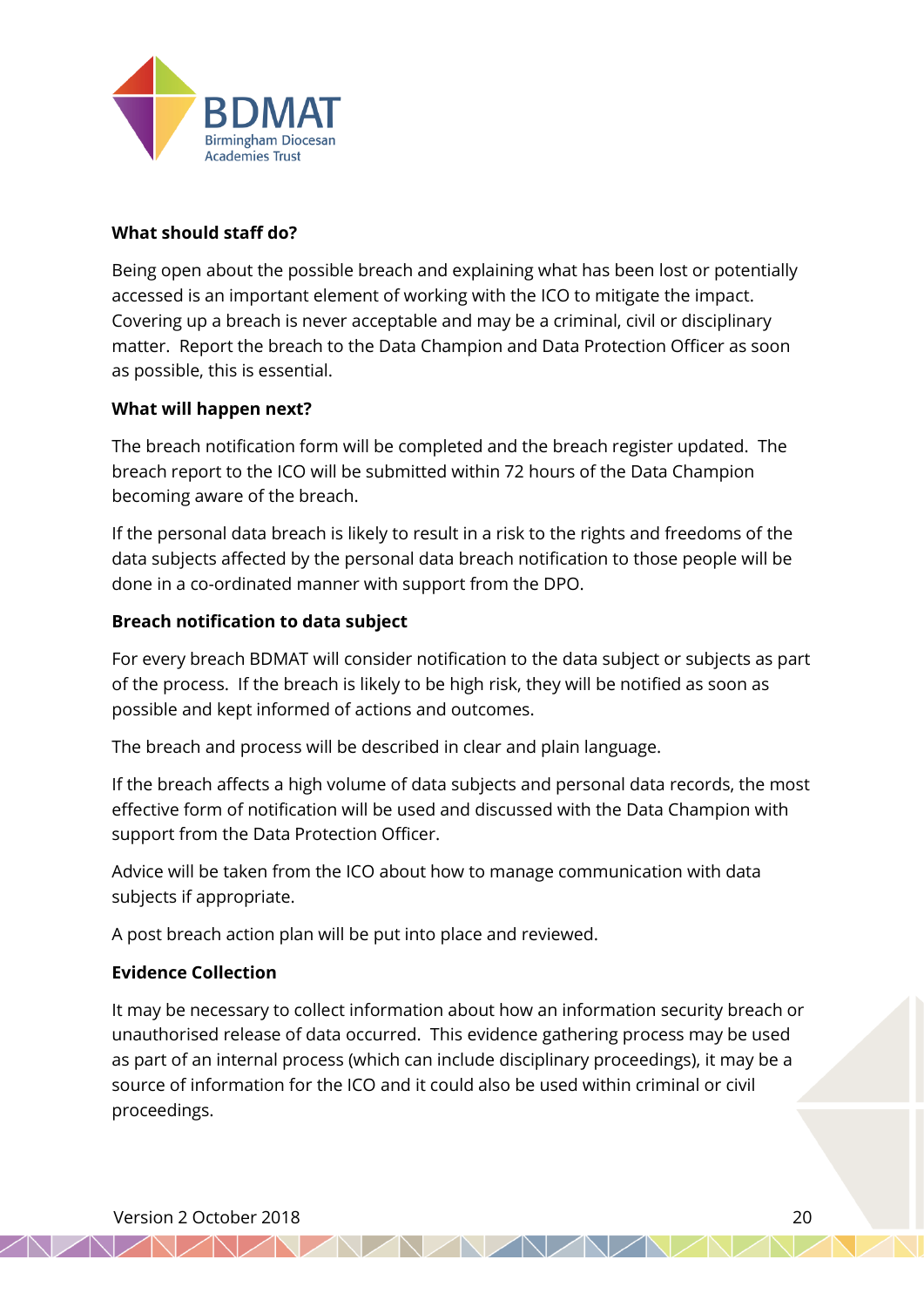

This process will be conducted by a suitable member of BDMAT, which may be or not be the Data Protection Officer but will be determine the best way to secure evidence.

Guidance may be required from an external legal provider and the police may be involved to determine the best way to secure evidence.

A record of what evidence has been gathered, stored and secured must be available as a separate log. Files and hardware must be securely stored.

## **Evidence Collection Log**

| Date | <b>Evidence Description</b> | Secure storage location &<br>confirmed date | <b>Trust Officer</b> |
|------|-----------------------------|---------------------------------------------|----------------------|
|      |                             |                                             |                      |
|      |                             |                                             |                      |
|      |                             |                                             |                      |
|      |                             |                                             |                      |

## **Data Breach Notification Form**

| When did the breach occur (or become       |  |
|--------------------------------------------|--|
| known)?                                    |  |
| Who was involved in BDMAT?                 |  |
| Who was this reported to?                  |  |
| Date and time it was reported              |  |
| Date and time DPO notified                 |  |
| A description of the nature of the breach. |  |
| This must include the type of information  |  |
| that was lost, e.g. name, address, medical |  |
| information, NI number                     |  |
| The categories of personal data affected - |  |
| electronic, hard copy                      |  |
| Approximate number of data subjects        |  |
| affected                                   |  |
| Approximate number of personal data        |  |
| records affected                           |  |
| Name and contact details of the Data       |  |
| Protection Officer/GDPR Owner              |  |
| Consequences of the breach. What are       |  |
| the potential risks?                       |  |
| Any measures taken to address the          |  |
| breach. What actions and timeline have     |  |
| been identified?                           |  |

NAMAMAMAN A

Version 2 October 2018 21

AVAI AV